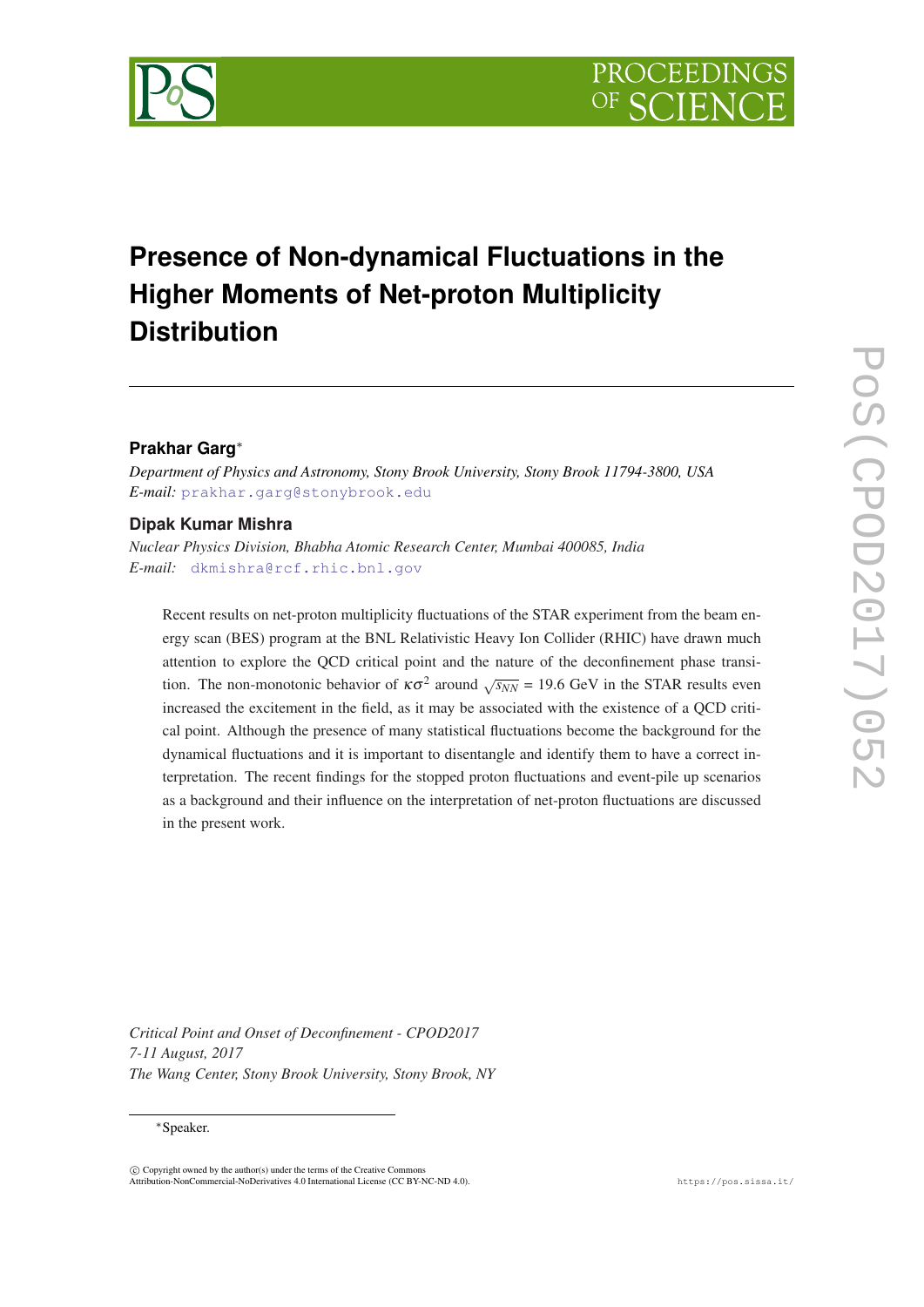#### 1. Introduction

Exploration of the phase diagram of strong interaction is one of the main motivation of Beam Energy Scan (BES) program at RHIC besides other heavy-ion experiments and upcoming facilities. Quantum Chromodynamics (QCD) calculations by lattice indicates a smooth crossover at finite baryon chemical potential ( $\mu_B$ )  $\approx$  0) while other models predict a first order phase transition at higher  $\mu_B$  in the QCD phase diagram. The coexistence of crossover and first order phase transition in the QCD phase diagram suggests an existence of the QCD critical end point (CEP) [\[1,](#page-7-0) [2\]](#page-7-0).

The event-by-event fluctuations of conserved quantities for example net-baryon number, netcharge, and net-strangeness are proposed as a signatures of the existence of CEP as they are sensitive to the correlation length. Since the correlation length  $(\xi)$  of the system is related to the moments of the multiplicity distribution of these conserved quantities, which can be used to look for phase transition and CEP by varying the center of mass energy of the colliding nuclei. The variance ( $\sigma^2$ ), skewness (*S*) and kurtosis (κ) of these distributions are related to  $\xi$  as  $\xi^2$ ,  $\xi^{4.5}$ and  $\xi^7$ , respectively [[2](#page-7-0)]. Since the higher order moments have more sensitivity to the correlation length, studying them for the conserved number distributions can amplify the signal arises due to dynamical fluctuation.

The shape of the net-distribution is described by the moments (mean,  $\sigma$ , *S*, and  $\kappa$ ) and they are related to the cumulants  $(C_n, n = 1, 2, 3, 4)$  as: mean  $(M) = C_1$ ,  $\sigma^2 = C_2 = \langle (\Delta N)^2 \rangle$ ,  $S = C_3 / C_2^{3/2}$  $\frac{13}{2}$  =  $\langle (\Delta N)^3 \rangle / \sigma^3$  and  $\kappa = C_4 / C_2^2 = \langle (\Delta N)^4 \rangle / \sigma^4 - 3$ , where *N* is the multiplicity of the net distributions and  $\Delta N = N - M$ . Further, the ratio of various  $n^{th}$  order cumulants  $C_n$  of the distributions are related to the ratios and product of the moments as:  $\sigma^2/M = C_2/C_1$ ,  $S\sigma = C_3/C_2$ ,  $\kappa \sigma^2 = C_4/C_2$ , and  $S\sigma^3/M = C_3/C_1$ . Also, the cumulant ratios can be related to the generalized susceptibilities calculated in lattice QCD and other statistical models [\[3,](#page-7-0) [4](#page-7-0)].

The measurements of net-proton and net-charge multiplicity distributions from BES at RHIC have drawn much attention from both the theoretical and the experimental community [[5](#page-7-0), [6\]](#page-7-0). There have been speculations that, the non-monotonic behavior of  $\kappa\sigma^2$  as a function of center of mass energies ( $\sqrt{s_{NN}}$ ) in STAR net-proton results may be an indication of the QCD critical point. Several studies have been performed afterwards to investigate the excess of dynamical fluctuations such as the effect of kinematical acceptance, inclusion of resonance decays, exact (local) charge conservation, excluded volume corrections and so forth for a proper thermal baseline to experimental measurements in order to draw physics conclusions. However, in this presentation mainly two points are discussed; Firstly a possibility of event pile-up as an artifact which can be present in these measurements and the effect of stopped proton fluctuations on these observables.

We demonstrate that how a small fraction of residual pile-up events can change the moments and their ratios of an event-by-event net-proton multiplicity distribution. We emphasize that, it might be crucial to estimate the fraction of pile-up events in the data sample while interpreting the experimental observable for the critical point. Further, the experimentally measured protons contain contribution from higher mass resonance decays, production process, and protons from the baryon stopping [\[10](#page-7-0)] and these contributions fluctuate from event to event, which can contaminate the dynamical fluctuations. In the present work, we also estimate the contribution of stopped proton and produced proton in the net-proton multiplicity fluctuations in Au+Au collisions measured by STAR experiment at RHIC at different collision energies.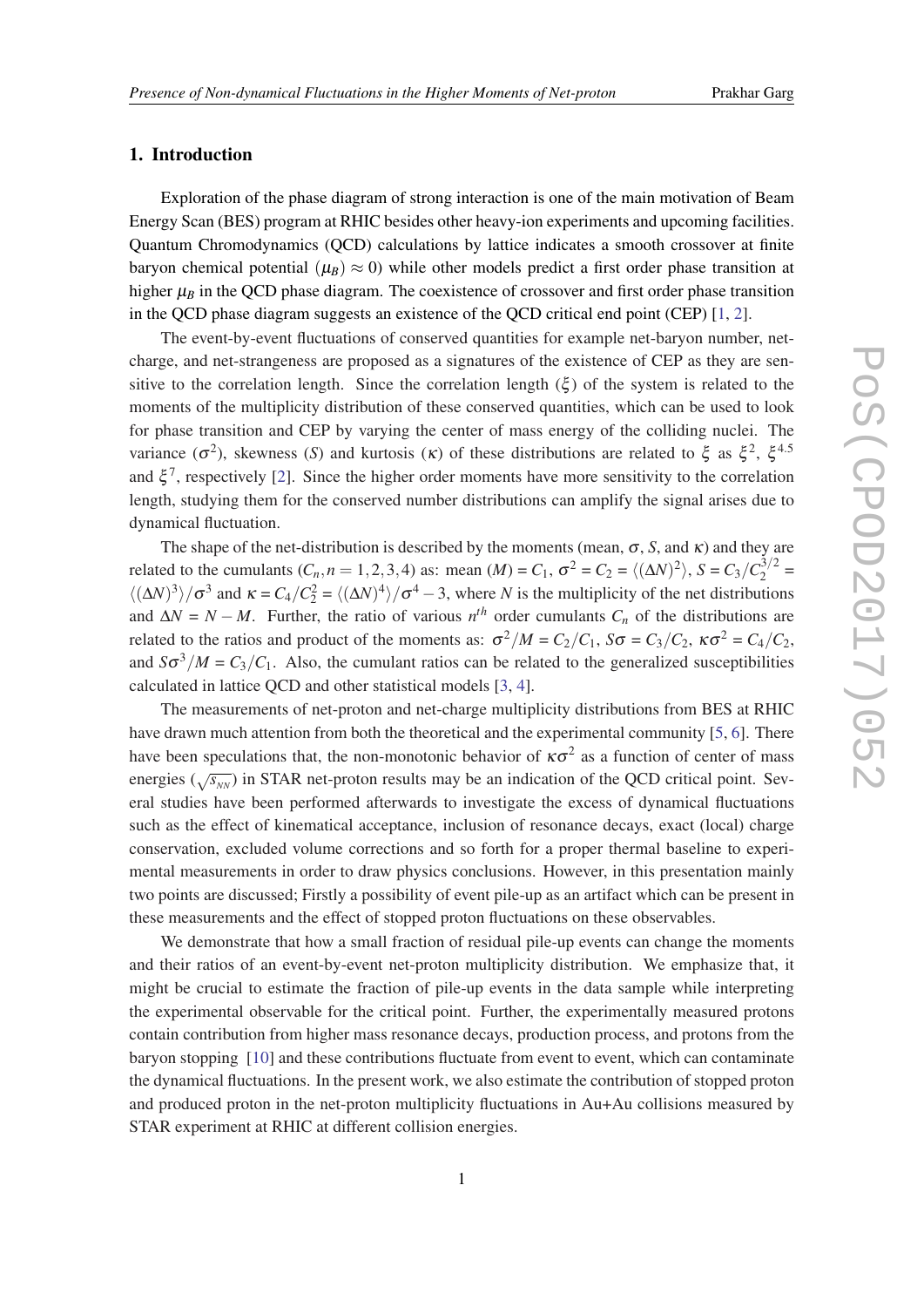#### 2. Contribution of Event Pile-up Background

High-luminosity modern accelerators, like the Relativistic Heavy Ion Collider (RHIC) at Brookhaven National Laboratory (BNL) and Large Hadron Collider (LHC) at European Organization for Nuclear Research (CERN), inherently have event pile-up scenarios which significantly contribute to physics events as a background. While the tracking algorithms and detector concepts take care of most of the event pile-up scenarios, several offline analytical techniques are also used to remove such events for the physics analysis. It is still difficult to identify the remaining pile-up events in an event sample for physics analysis. Since the fraction of these events is significantly small, it may not be as serious of an issue for other analyses as it would be for an event-by-event analysis. In the present work, we demonstrate how a small fraction of residual pile-up events can change the moments and their ratios of an event-by-event net-proton multiplicity distribution, which are sensitive to the dynamical fluctuations due to the QCD critical point [[7](#page-7-0)].

In case of high luminosity accelerators, the contributions to background events may include from the In-time pile-up, Out-of-time pile-up, Cavern background, Beam halo and Beam gas events. As an example, the average store luminosity of  $1.3 \times 10^{26}$  cm<sup>-2</sup>sec<sup>-1</sup> and the collision cross-section of 9.6 barn has been measured by the STAR experiment for 19.6 GeV Au+Au Run. Therefore, the collision rate was around  $1.25 \times 10^3$  sec<sup>-1</sup>( $\approx 1.25$  kHz). Further, the time difference between two bunches at RHIC is 109 ns, hence the contribution to the in-time pile-up will be 109 ns  $\times$  1.25 kHz = 1.36 $\times$ 10<sup>-4</sup> at  $\sqrt{s_{NN}}$  = 19.6 GeV. Similarly, the collision rates for Au+Au collisions at  $\sqrt{s_{NN}}$  = 200 GeV are around 60 kHz, which leads to  $\sim 6.5 \times 10^{-3}$  events as in-time pileup.

For this study, we assume that the individual event-by-event proton and antiproton multiplicity distributions follow binomial distributions, the cases for Poisson and negative binomial can also be found in Ref. [\[7\]](#page-7-0). Figure 1 shows the typical multiplicity distributions as an example for proton, anti-proton, and net-proton for two different  $\sqrt{s_{NN}}$  = 7.7 and 200 GeV by taking their corresponding mean values measured by STAR experiment [[9](#page-7-0)].



Figure 1: (Color online) The proton, anti-proton and net-proton multiplicity distributions are shown with (open symbol) and without (solid line) event pile-up for  $\sqrt{s_{NN}}$  = 7.7 GeV and 200 GeV. The proton and antiproton multiplicities from minimum bias events as pile-up are added with the individual p and  $\bar{p}$  distributions assuming each of the distribution as NBD.

In Fig. 1, the *p* and  $\bar{p}$  multiplicities from the central events are combined with 0.05% (5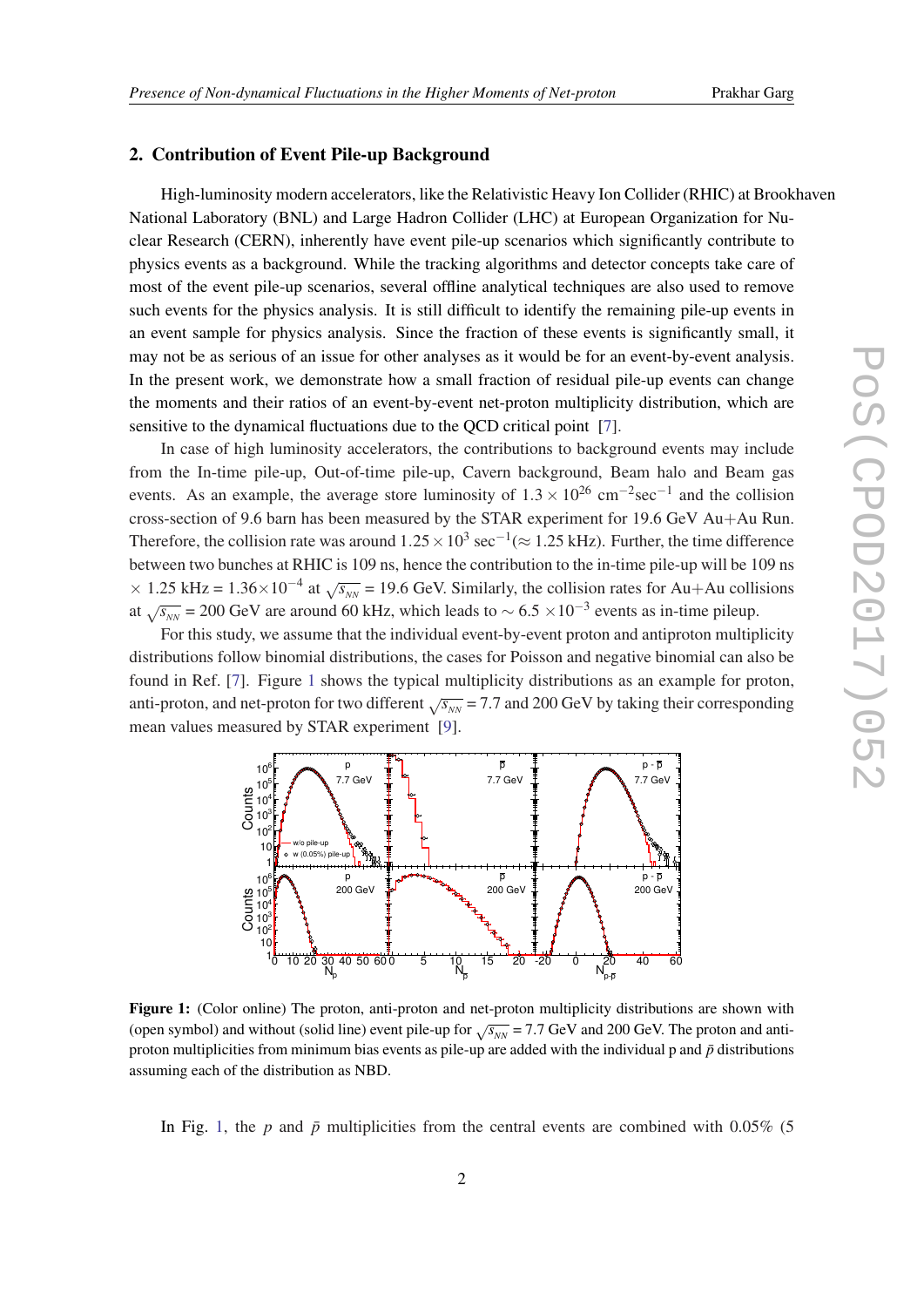pile-up events in 10<sup>4</sup> events) of the randomly selected  $p$  and  $\bar{p}$  multiplicities from minimum bias events. Some fraction of excess protons due to pile-up can clearly be seen as compared to a purely NBD distribution at  $\sqrt{s_{NN}}$  = 7.7 GeV. These excess events also reflect in the *N*<sub>diff</sub> distributions. Events with higher  $p$  or  $\bar{p}$  multiplicities will have larger pile-up effects, which can be observed in the proton multiplicity distribution. The effect of event pile-up is more visible in the proton distribution at  $\sqrt{s_{NN}}$  = 7.7 GeV as compared to 200 GeV. Since at lower energies the mean number of protons is larger as compared to higher energies, therefore, the effect of mixing a central event with another central (or minimum bias) event, is more pronounced. However, in experimentally measured  $p$  and  $\bar{p}$  multiplicity distributions, it is difficult to figure out these events, as the excess is very small and it may look like a real event multiplicity distribution.

The binomial distributions are constructed using the mean  $(C_1)$  and variance  $(C_2)$  values of the proton and anti-proton multiplicity distributions. The multiplicity distributions are assumed to be a binomial distribution as

$$
B(n,p) = \frac{n!}{k!(n-k)!}p^{k}(1-p)^{n-k}
$$
\n(2.1)

where  $k$  is the observed multiplicity,  $n$  is the particles being produced and  $p$  is the probability to measure it. The  $C_1$  and  $C_2$  are related to the above parameters as  $C_1 = np$  and  $C_2 = np(1$ *p*). Afterwards, the net-proton distribution is constructed using these two binomial distributions. Figures 2 and [3](#page-4-0) show the cumulant ratios as a function of  $\sqrt{s_{NN}}$  for different fraction of pile-up events from central and minimum bias collisions, respectively mixed with the  $p$  and  $\bar{p}$  multiplicity distributions from the central collisions.



Figure 2: (Color online) Variation of cumulant ratios (C2/C1, C3/C2, C4/C2, and C3/C1) of net-proton distributions as a function of  $\sqrt{s_{NN}}$  for different fraction of pile-up events for central (0% – 5%) Au+Au collisions. The individual p and  $\bar{p}$  multiplicity distributions are assumed to be binomial. The pile-up events from central collisions are mixed with the original distributions from the same centrality.

It is evident that the*C*32,*C*42, and*C*<sup>31</sup> ratios show strong dependence on energy and the fraction of added pile-up events. We have tested the effect of pile-up after considering the NBD and Poisson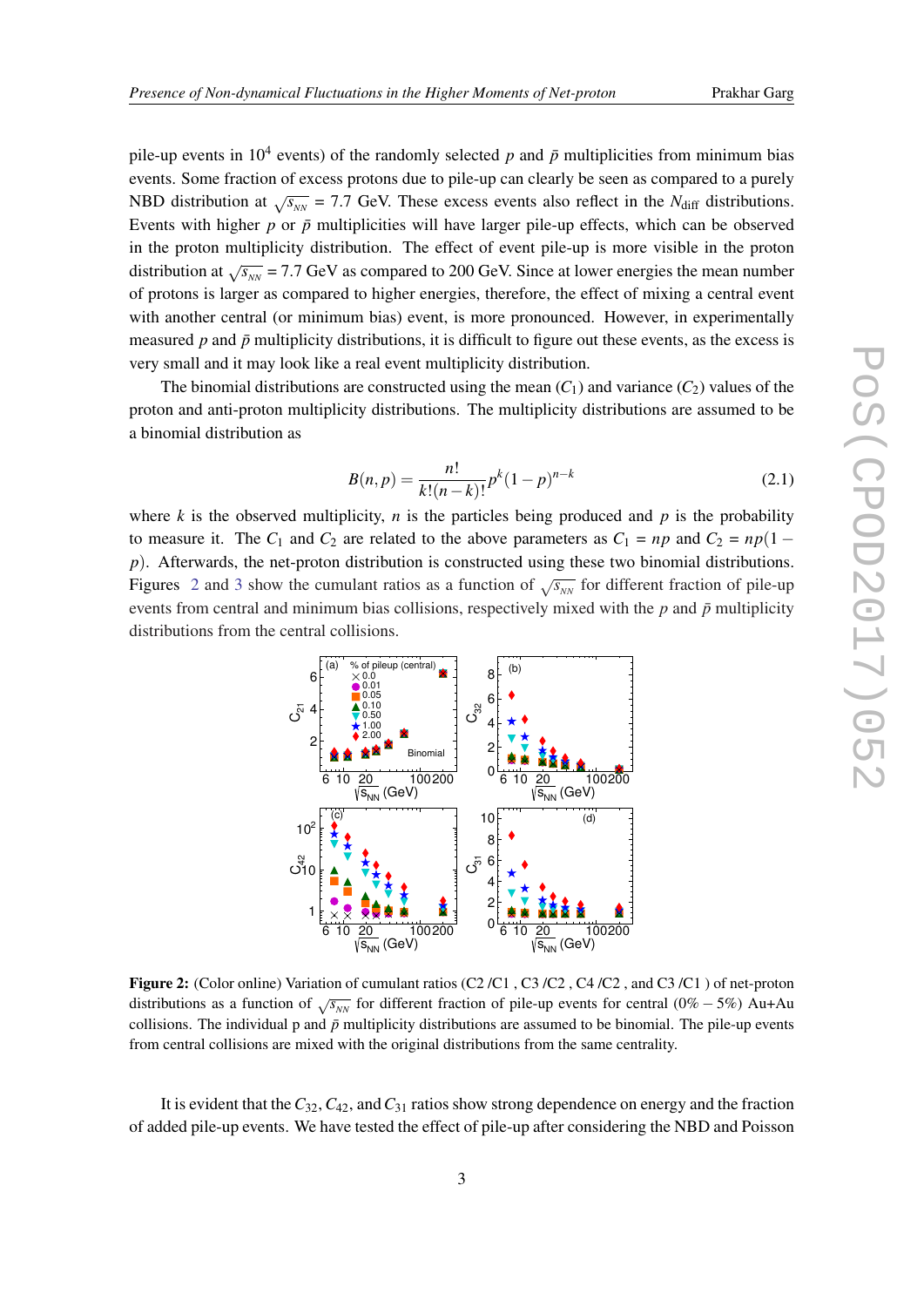<span id="page-4-0"></span>

Figure 3: (Color online) The pile-up events from minimum bias collisions are mixed with the original distributions from the same centrality.

distributions as p and  $\bar{p}$  multiplicities and the results are found to be qualitatively similar to the binomial distribution.

#### 3. Contribution of Stopped Proton Fluctuations

In this section we show the influence of stopped protons  $(p^{stop})$  on the fluctuations of final netproton multiplicities produced in heavy-ion collisions. Experimentally measured protons (*p incl*) contain contribution from various processes such as secondaries from higher mass resonance decays, production process ( $p^{prod}$ ), and protons from the baryon stopping. Further, these contributions also fluctuate from event to event and can contaminate the dynamical fluctuations due to the critical point. We present the contribution of stopped proton and produced proton in the net-proton multiplicity fluctuations in Au+Au collisions measured by STAR experiment at RHIC at different collision energies. At each studied energy, the fraction of stopped proton yield is assumed to fluctuate according to a Gaussian distribution [\[8\]](#page-7-0). The produced net-proton fluctuations are estimated after subtracting the stopped proton contribution from the inclusive proton multiplicity distribution.

For this exercise, as the measured data for individual distributions is not available, we tune the measured cumulants with the binomial assumption. As a proof of principle, we calculate the individual cumulants of measured proton, antiproton and net-proton multiplicities and compare them with the experimentally measured cumulants as is shown in Fig [4.](#page-5-0)

Experimentally, it is not trivial to identify a proton originating from stopping or production, hence, the correction for the stopped protons to the net-proton multiplicity distribution can not be applied experimentally. The fraction of stopped and produced proton contributions in the inclusive proton distribution are estimated by taking the mean number of  $p^{\text{incl}}$  [[9](#page-7-0)] and  $p^{\text{stop}}$  [\[10](#page-7-0)]. The stopped and produced proton fractions are calculated as:  $f^{stop} = (C_1 \text{ of } p^{stop}/ C_1 \text{ of } p^{incl})$  and  $f^{prod} = [(C_1 \text{ of } p^{stop}/ C_1 \text{ of } p^{incl})]$ of  $p^{\text{incl}} - C_1$  of  $p^{\text{stop}}$ )/ $C_1$  of  $p^{\text{incl}}$  ], respectively. The stopped proton and produced proton distribu-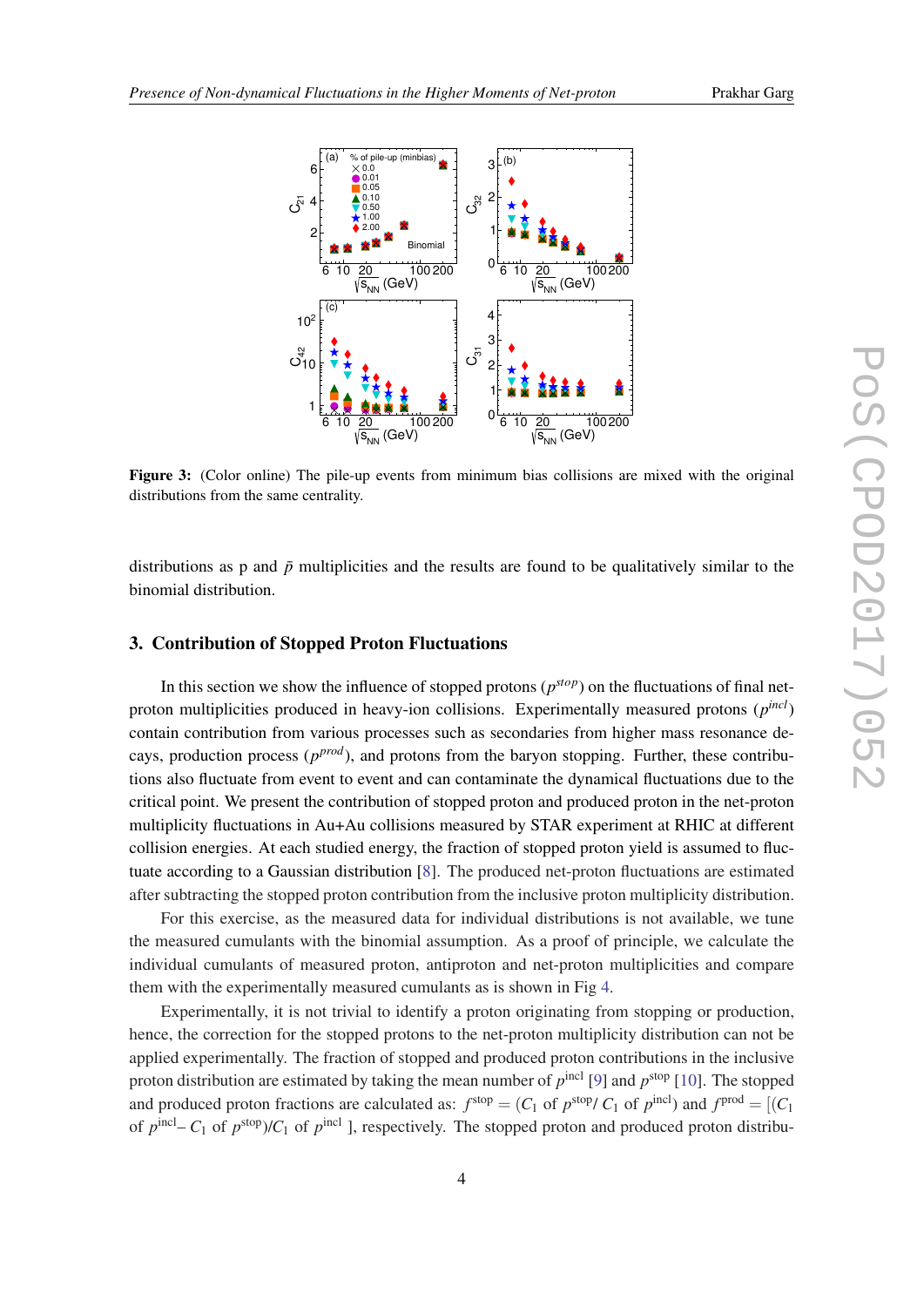

<span id="page-5-0"></span>

Figure 4: (Color online) The pile-up events from minimum bias collisions are mixed with the original distributions from the same centrality.

tions are constructed on event-by-event basis from the inclusive proton distribution weighted by corresponding  $f<sup>stop</sup>$  and  $f<sup>prod</sup>$  fractions, respectively. Hence, the mean of the original  $p<sup>incl</sup>$  distribution change to the corresponding mean values of  $p^{stop}$  and  $p^{prod}$ , without modifying the shape of the distribution. The resulting  $p^{\text{stop}}$  and  $p^{\text{prod}}$  distributions also remain binomial. These factorized multiplicity distributions along with the anti-proton multiplicity distributions are further used for the study of net-proton fluctuation at various collision energies.



Figure 5: (Color online) Variation of cumulants of net-proton multiplicity distributions as a function of  $\sqrt{s_{NN}}$  in most central (0%–5%) Au+Au collisions obtained from binomial assumption.

Figure 5 shows the individual cumulants ( $C_1$ ,  $C_2$ ,  $C_3$ , and  $C_4$ ) obtained from  $p^{\text{incl}} - \bar{p}$  and  $p^{\text{prod}} \bar{p}$  distributions as a function of  $\sqrt{s_{NN}}$ . The cumulants of the difference distribution obtained from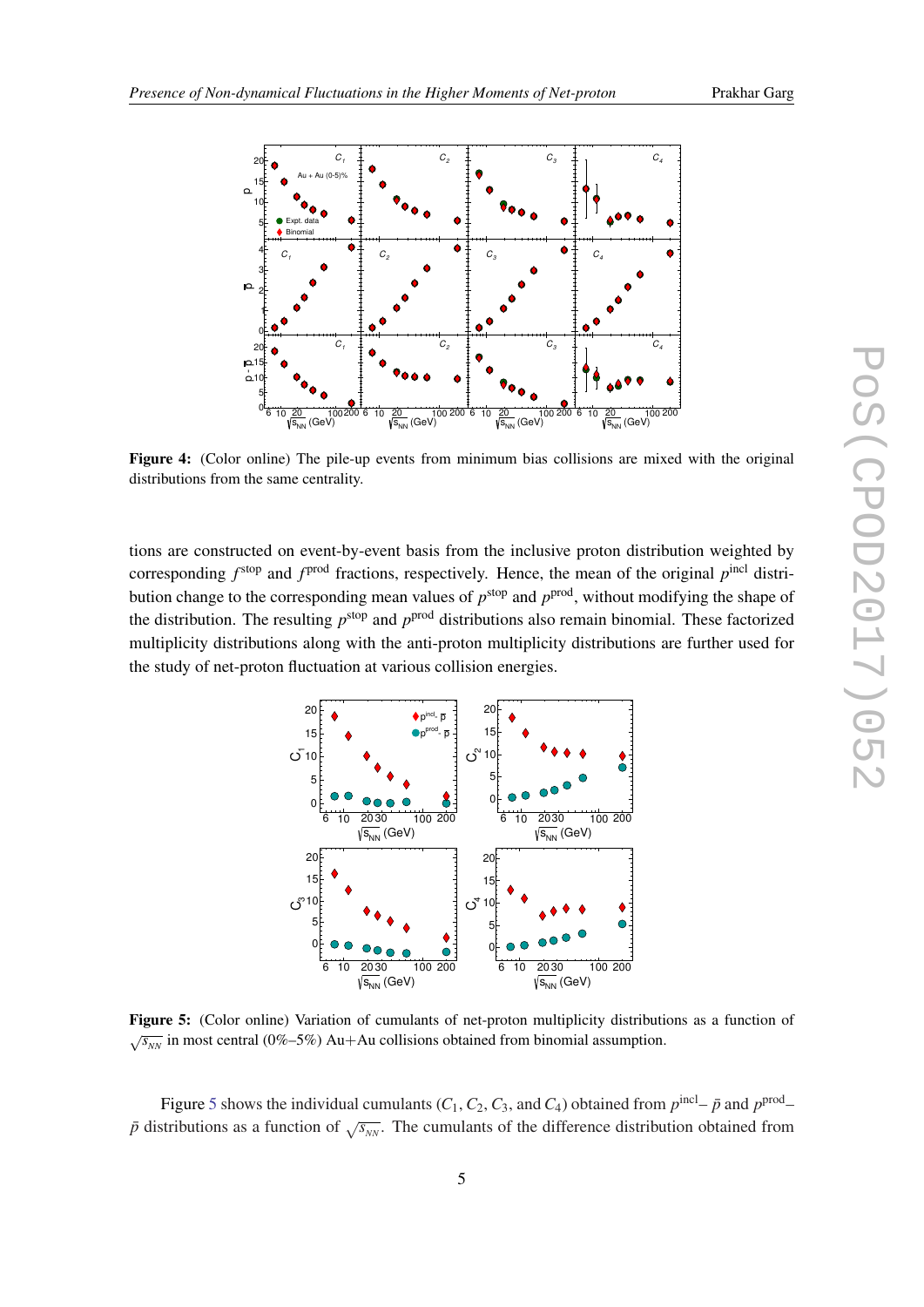$p^{\text{incl}}$ –  $\bar{p}$  decrease as a function of collision energy. After subtracting the stopping contributions from the *p*<sup>incl</sup> distribution, the average number of produced protons and anti-protons are similar, which gives a smaller value of  $C_1$  in  $p^{\text{prod}} - \bar{p}$  distribution and it is almost independent of collision energy. The cumulants ( $C_1$  and  $C_3$ ) of the difference distributions obtained from  $p^{\text{prod}} - \bar{p}$  multiplicities show small energy dependence, whereas  $C_2$  and  $C_4$  cumulants systematically increase with  $\sqrt{s_{NN}}$ .



**Figure 6:** (Color online) Variation of cumulant ratios  $C_3/C_2$  and  $C_4/C_2$  of net-proton distributions as a function of  $\sqrt{s_{NN}}$  in most central (0–5%) Au+Au collisions obtained from binomial assumption.

Figure 6 shows the energy dependence of ratios of cumulants  $(C_3/C_2$  and  $C_4/C_2$  for net-proton  $p^{\text{diff}}$  distributions obtained from  $p^{\text{incl}}$ ,  $p^{\text{prod}}$ , and  $\bar{p}$  multiplicity distributions. The  $C_3/C_2$  ratios of net-proton distributions by taking inclusive protons and anti-protons decrease with collision energies, similar observation is also reported by STAR experiment [\[5\]](#page-7-0). Further, the  $C_3/C_2$  ratios from the produced protons and antiprotons as a function of  $\sqrt{s_{NN}}$ , are found to be minimum around 19.6 GeV. The  $C_4/C_2 (= \kappa \sigma^2)$  ratios from  $p^{\text{incl}} - \bar{p}$  shows deviation from the Poisson expectation for lower collision energies and maximum deviation is observed at 19.6 GeV, which is also observed in the experimental data. While taking the inclusive proton with  $\bar{p}$ , a minimum is observed at 19.6 GeV for  $C_4/C_2$  ratios, whereas by taking the produced proton and antiproton a maximum is observed at the same energy. After removing the stopping contribution from the inclusive proton distribution, the  $C_3/C_2$  and  $C_4/C_2$  ratios of the net-proton  $(p^{\text{diff}})$  multiplicity distribution shows non-monotonic behavior at  $\sqrt{s_{NN}}$  = 19.6 GeV, which may indicate the presence of a critical point or phase-transition in heavy-ion collisions.

#### 4. Summary

To summarize the present work, we have emphasized the importance of residual event pile-up for net-proton higher moment analysis. It is demonstrated that even a very small fraction of the